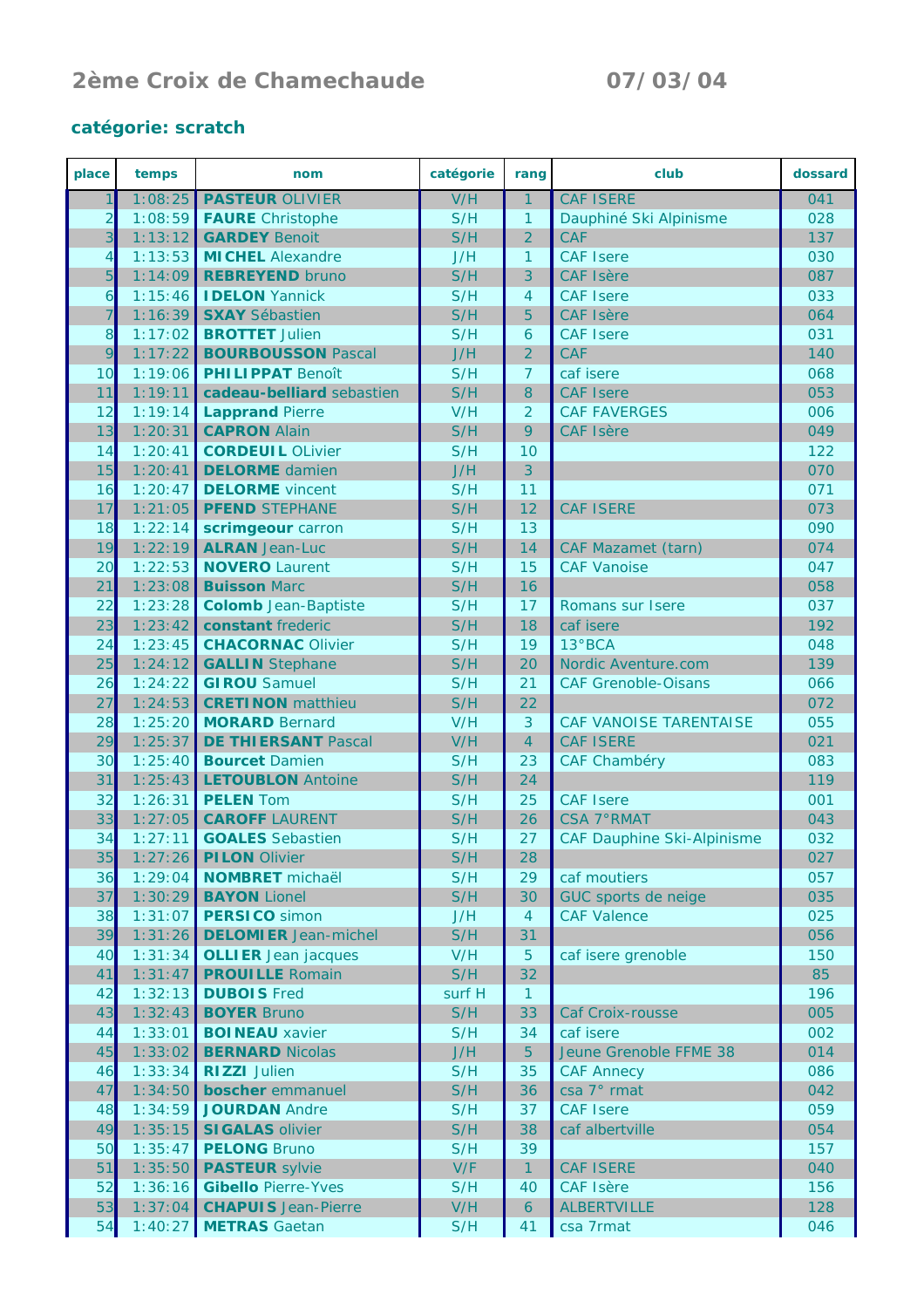| 55  |         | 1:40:46 GIGNOUX Damien         | V/H    | $\overline{7}$ |                          | 013 |
|-----|---------|--------------------------------|--------|----------------|--------------------------|-----|
| 56  | 1:40:46 | Dominique                      | V/H    | 8              | <b>CAF ISERE</b>         | 69  |
| 57  | 1:41:02 | <b>BIJASSON André</b>          | V/H    | 9              |                          | 129 |
| 58  | 1:41:46 | <b>TINEL XAVIER</b>            | V/H    | 10             | Caf isere                | 007 |
| 59  | 1:41:51 | <b>MIGLIORERO CEDRIC</b>       | S/H    | 42             |                          | 004 |
| 60  | 1:42:03 | <b>ARLABOSSE Vincent</b>       | S/H    | 43             | 13ème BCA                | 036 |
| 61  | 1:42:42 | <b>STASSI</b> Stéphane         | S/H    | 44             | <b>CAF Aix les Bains</b> | 135 |
| 62  | 1:42:45 | <b>COLARD HERVE</b>            | V/H    | 11             | CAF AIX-LES-BAINS        | 017 |
| 63  | 1:44:04 | <b>BONAZZA Gilles</b>          | V/H    | 12             | Chambéry escalade        | 091 |
| 64  | 1:44:30 | <b>EICHINGER</b> cecile        | S/F    | $\mathbf{1}$   | caf isère                | 063 |
| 65  | 1:44:53 | <b>LOOS</b> Benjamin           | S/H    | 45             | CAF                      | 126 |
| 66  | 1:45:07 | <b>ALESSANDRI Patrick</b>      | V/H    | 13             |                          | 127 |
| 67  | 1:45:38 | <b>MASSUCCO</b> benoit         | surf H | $\overline{2}$ |                          | 015 |
|     |         |                                |        |                |                          |     |
| 68  | 1:46:13 | <b>LANEZ Vincent</b>           | S/H    | 46             | <b>CAF Isere Gucem</b>   | 003 |
| 69  | 1:47:18 | <b>MARTIN Xavier</b>           | S/H    | 47             |                          | 134 |
| 70  | 1:48:18 | porret carine                  | S/F    | $\overline{2}$ |                          | 011 |
| 71  | 1:48:58 | <b>REY Sophie</b>              | S/F    | 3              | Guc sport de neige       | 034 |
| 72  | 1:49:00 | <b>BARDET Thierry</b>          | S/H    | 48             |                          | 138 |
| 73  | 1:49:46 | <b>CLAUDE</b> herve            | S/H    | 49             | <b>CAF Montbeliard</b>   | 026 |
| 74  | 1:50:06 | <b>VIVIER Frederic</b>         | S/H    | 50             |                          | 019 |
| 75  | 1:51:19 | <b>CALNAN Martin</b>           | S/H    | 51             |                          | 078 |
| 76  | 1:51:32 | <b>FLANDRIN Isabelle</b>       | S/F    | $\overline{4}$ |                          | 010 |
| 77  | 1:51:56 | <b>PEAN HERVE</b>              | surf H | 3              | <b>PASSION GLISSE</b>    | 195 |
| 78  | 1:52:24 | <b>ROUVIERE Olivier</b>        | surf H | $\overline{4}$ |                          | 193 |
| 79  | 1:54:00 | Stephane                       | S/H    | 52             |                          | 052 |
| 80  | 1:54:09 | <b>AUDFRAY Philippe</b>        | V/H    | 14             |                          | 148 |
| 81  | 1:54:43 | <b>GRENET Thierry</b>          | S/H    | 53             |                          | 121 |
| 82  | 1:54:50 | <b>CLUGNET</b> Jean francois   | V/H    | 15             | <b>SNC</b>               | 123 |
| 83  | 1:55:26 | <b>NICOLLET Alexis</b>         | S/H    | 54             | <b>CAF Isere</b>         | 080 |
| 84  | 1:56:22 | <b>Renié Bruno</b>             | J/H    | 6              | Jeune Grenoble FFME 38   | 029 |
| 85  | 1:56:39 | <b>Michallon Philippe</b>      | V/H    | 16             |                          | 008 |
| 86  | 1:58:24 | <b>LAVABRE</b> marc            | V/H    | 17             |                          | 061 |
| 87  | 1:59:35 | <b>PANZUTI</b> adrien          | surf H | 5              |                          | 200 |
| 88  | 1:59:58 | <b>DE THIERSANT ROBIN</b>      | J/H    | $\overline{7}$ | <b>CAF ISERE</b>         | 020 |
| 89  | 2:00:02 | <b>EISENMANN Nathanaël</b>     | S/H    | 55             |                          | 141 |
| 90  | 2:00:05 | <b>CHATAIN Arnaud</b>          | S/H    | 56             | <b>CAF La Mure</b>       | 045 |
| 91  | 2:00:10 | <b>Favier Perrine</b>          | J/F    | 1              |                          | 022 |
| 92  | 2:01:19 | <b>Nicolet Marie</b>           | J/F    | $\overline{2}$ |                          | 023 |
| 93  |         | <b>CHABOUD</b> Stéphane        |        |                |                          |     |
|     | 2:02:21 | <b>GULLON Eric</b>             | S/H    | 57             |                          | 131 |
| 94  | 2:02:29 |                                | V/H    | 18             |                          | 018 |
| 95  | 2:03:33 | <b>PETILLOT</b> Thibaut        | S/H    | 58             |                          | 152 |
| 96  | 2:03:33 | <b>GIGNOUX Maud</b>            | S/F    | 5              |                          | 151 |
| 97  | 2:04:01 | <b>MANIN Lionel</b>            | S/H    | 59             |                          | 024 |
| 98  | 2:04:51 | <b>PIAT</b> gabin              | S/H    | 60             |                          | 012 |
| 99  | 2:06:33 | <b>PERSICO Mathilde</b>        | S/F    | 6              | <b>CAF COMPETITION</b>   | 132 |
| 100 | 2:06:43 | <b>FAVAUDON</b> Anne Bénédicte | S/F    | $\overline{7}$ | <b>LEC</b>               | 050 |
| 101 | 2:08:10 | <b>RODRIGUEZ PATRICE</b>       | S/H    | 61             |                          | 039 |
| 102 | 2:08:27 | <b>BRENIERE</b> Anne-Cécile    | S/F    | 8              |                          | 136 |
| 103 | 2:09:29 | <b>GUICHERD Pascale</b>        | S/F    | 9              |                          | 082 |
| 104 | 2:09:54 | <b>MICHOUD Annick</b>          | V/F    | $\overline{2}$ | caf isere grenoble       | 149 |
| 105 | 2:10:37 | jouin eric                     | S/H    | 62             | csa 7°rmat               | 044 |
| 106 | 2:12:05 | <b>PUTIGNY Gérard</b>          | surf H | 6              |                          | 199 |
| 107 | 2:12:14 | <b>GATINE</b> jean claude      | V/H    | 19             | endurance grignon        | 077 |
| 108 | 2:15:15 | <b>PETIT</b> Jean-Brice        | S/H    | 63             |                          | 062 |
| 109 | 2:15:42 | <b>CAYER-BARRIOZ Damien</b>    | S/H    | 64             |                          | 084 |
| 110 | 2:18:31 | <b>TURC Noel</b>               | V/H    | 20             |                          | 125 |
| 111 | 2:19:00 | <b>TEBOUL Nicolas</b>          | surf H | $\overline{7}$ | <b>CAF MARSEILLE</b>     | 92  |
| 112 | 2:19:39 | <b>CLAUS</b> Sylvie            | S/F    | 10             |                          | 060 |
| 113 | 2:19:59 | <b>NICOLLET Benjamin</b>       | S/H    | 65             | <b>CAF Lyon</b>          | 081 |
| 114 | 2:22:32 | <b>LEQUETTE lionel</b>         | surf H | 8              |                          | 197 |
|     |         |                                |        |                |                          |     |